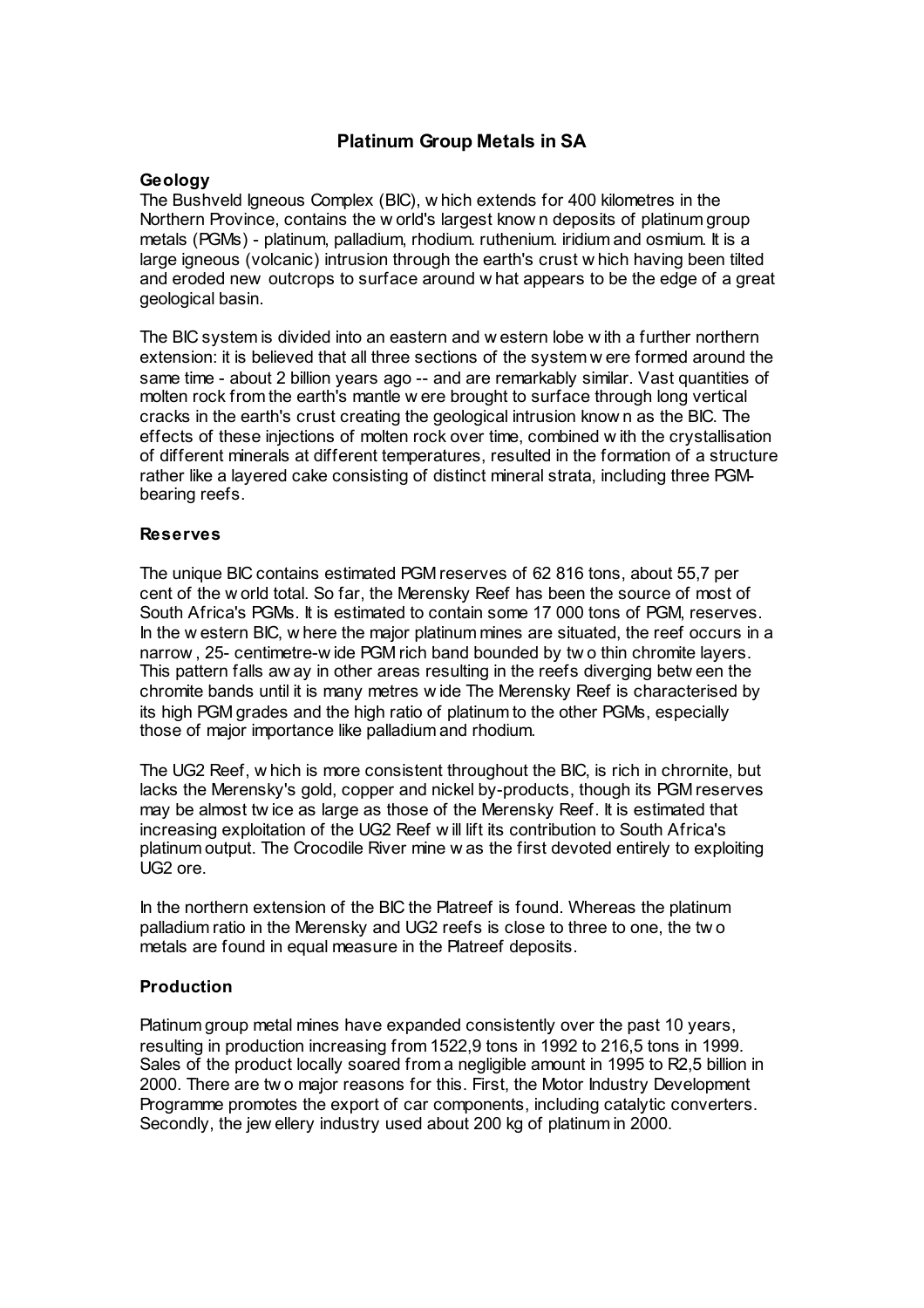| Year | <b>Production kg</b> | Export sales R'000 |
|------|----------------------|--------------------|
| 1990 | 141 913              | 5 164 216          |
| 1991 | 142 861              | 5 692 062          |
| 1992 | 152 891              | 4 677 841          |
| 1993 | 176 167              | 5 188 809          |
| 1994 | 183 926              | 5809613            |
| 1995 | 183 097              | 6 572 506          |
| 1996 | 188 636              | 7428137            |
| 1997 | 196 604              | 8 403 862          |
| 1998 | 199 953              | 11 602 274         |
| 1999 | 216 479              | 13 964 729         |

# **Mining Platinum**

The mining of platinum ores is similar to gold mining inasmuch as the orebody is a thin, tabular reef covering an extensive area. This enables a progressive method of mining - the reef is drilled and blasted to advance the face, support being installed for local control of the hanging w all. As in gold mines, platinum mining is incorporating the increased use of mechanisation and trackless-mining methods in stopes little more than one metre high.

Platinum mining, how ever, differs from gold mining in several w ays. Unlike gold reefs, w hich are sedimentary deposits resulting from the settling of granular particles on the bed of an inland lake and subjected to great pressure, platinum reefs are igneous rocks. They w ere intruded into the Bushveld area as molten volcanic magmata rising from below the earth's crust, later cooling and solidifying. This phenomenon created a strata control environment differing markedly from that of gold mines.

Platinum mining is also affected by a further geological feature - the occurrence of parboils in the plane of the reef. Varying in diameter from some 30 to 500 metres, and causing rapid sinking or rising of the reef, these potholes disrupt stoning operations, often requiring the re-establishment of stone faces.

# **Occurrence of PGMs**

The Merensky Reef is the source of over 80 per cent of the platinum mined in South Africa This has been successfully exploited since the late '20s.

More PGMs are found in the chromatite reefs of the BIC. The highest PGM values are associated w ith the UG2 Reef w hich lies about 200 metres below the Merensky. Since the mid '70s increasing tonnages of UG2 ore have been mined and treated by the established producers.

Smaller quantities of PGMs are found in the middle and low er group chrome seams w hich are mined for their chrome content. Recently, some of these PGMs have been recovered by re-treatment of chrome mine railings. Other similar schemes are planned, though the quantities of precious metals from this source w ill never be very large.

The PGM-bearing Platreef occurs in the northern portion of the BIC. Mining of this reef w as discontinued in the early '30s ow ing to treatment difficulties and patchy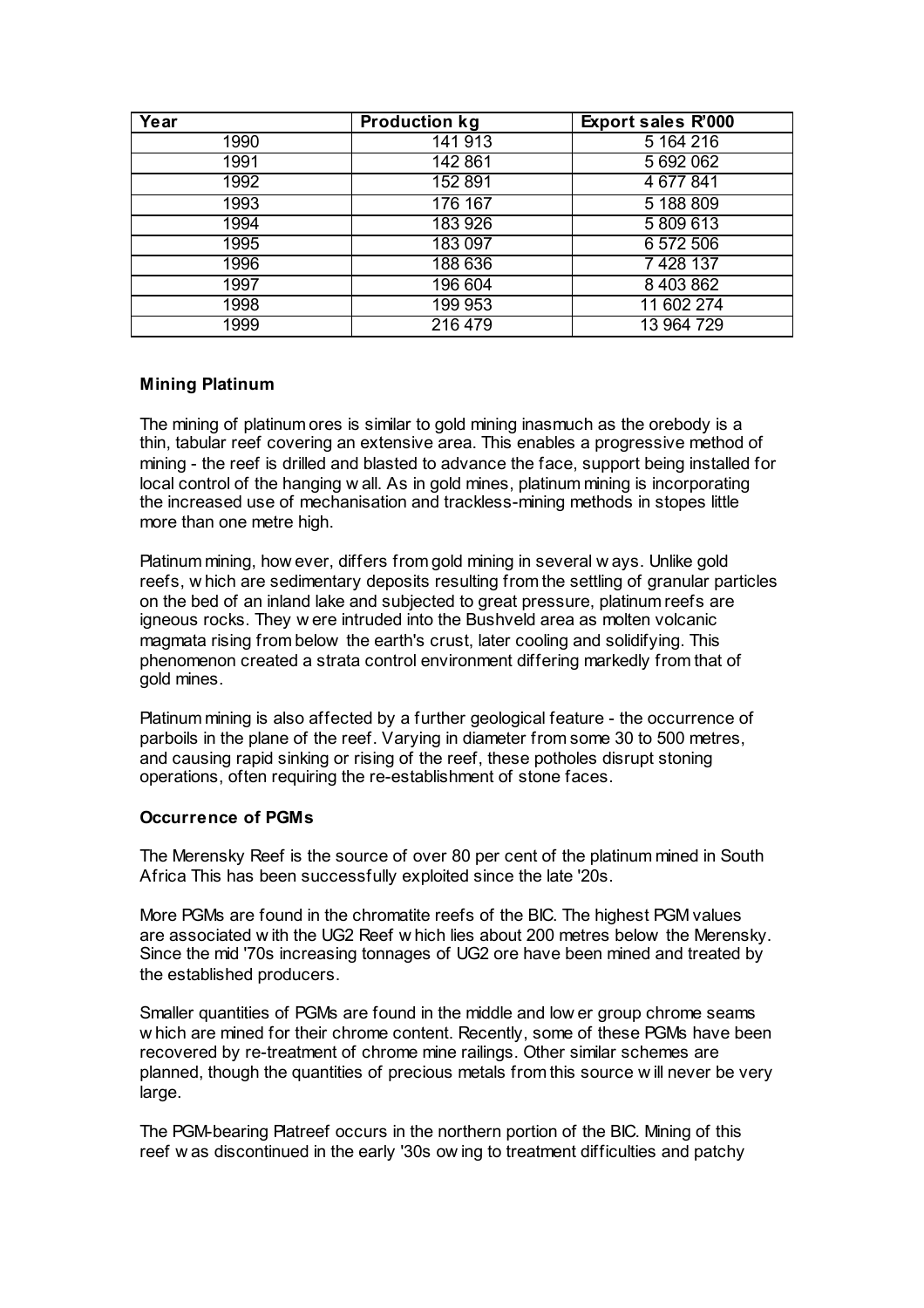values. Exploration and test-w ork have continued and at least one new mine is now planned for the Platreef.

### **Mineralogy**

The pattern of values in different ore samples can vary w idely. The precious metals occur in a variety of forms. One or more of the metals may be present in combination w ith sulphur, arsenic, selenium or tellurium metallic particles of PGMs or of PGMs alloyed w ith base metals are also found. Additional PGMs are found in solid solution in base metal sniphide particles.

Chromite crystals form a large part of the volume of UG2 and other chrome ores. Base-metal sulphides are much more prevalent in Merensky and Platreef ores than in the UG2 or chrome ores. The grain size of mineral particles varies w idely but is coarsest in Merensky ores.

The difficulty in recovering PGMs from any particular ore is determined by the ore's mineralogy. Although Merensky ores are often easier to treat, it is not easy to generalise. Ore from different areas of the same mine can have quite different characteristics.

### **Recovery Processes**

PGM recovery processes for UG2 and Merensky ores are generally similar. How ever, the disparity in base metal contents is responsible for differences in the relative scale of some unit operations. Processes can be grouped into the four stages of concentration, smelting, base metals removal, and precious metals refining.

### **Concentration**

In concentration. the ore is ground to liberate mineral particles. These are then recovered in the form of a concentrate by froth flotation. The ore mineralogy dictates both the fineness of grind required for liberation and the ideal flotation conditions. Very fine particles are difficult to recover, so tw o or even three milling and flotation stages may be used to minimise losses caused by over-grinding.

There are minor differences in the details of the equipment and operations employed by the various producers. In Merensky processing a metallic concentrate rich in PGMs is sometimes produced in addition to the flotation concentrate. This concentrate can be sufficiently rich to by-pass the smelter and be sent straight to base metal removal.

In UG2 processing there are a number of options regarding by product chromite recovery and blending w ith the Merensky ore before milling. At present, though, only one South African producer is recovering chromite: this is done after primary milling, w ith the chromite crystals being liberated at their natural grain size. UG2 ores require finer grinding than Merensky are for optimum PGM recovery. Blending of the tw o before milling therefore gives low er recoveries and is to be avoided w here possible.

# **Smelting**

The concentrate is melted in an electric furnace. Large units w ith six electrodes in line are used for smelting Merensky or mixtures of Merensky and UG2 concentrates. Smaller circular furnaces are used to smelt unblended UG2 concentrate. On melting, the concentrate separates into tw o layers. The upper layer is a silicate/oxide slag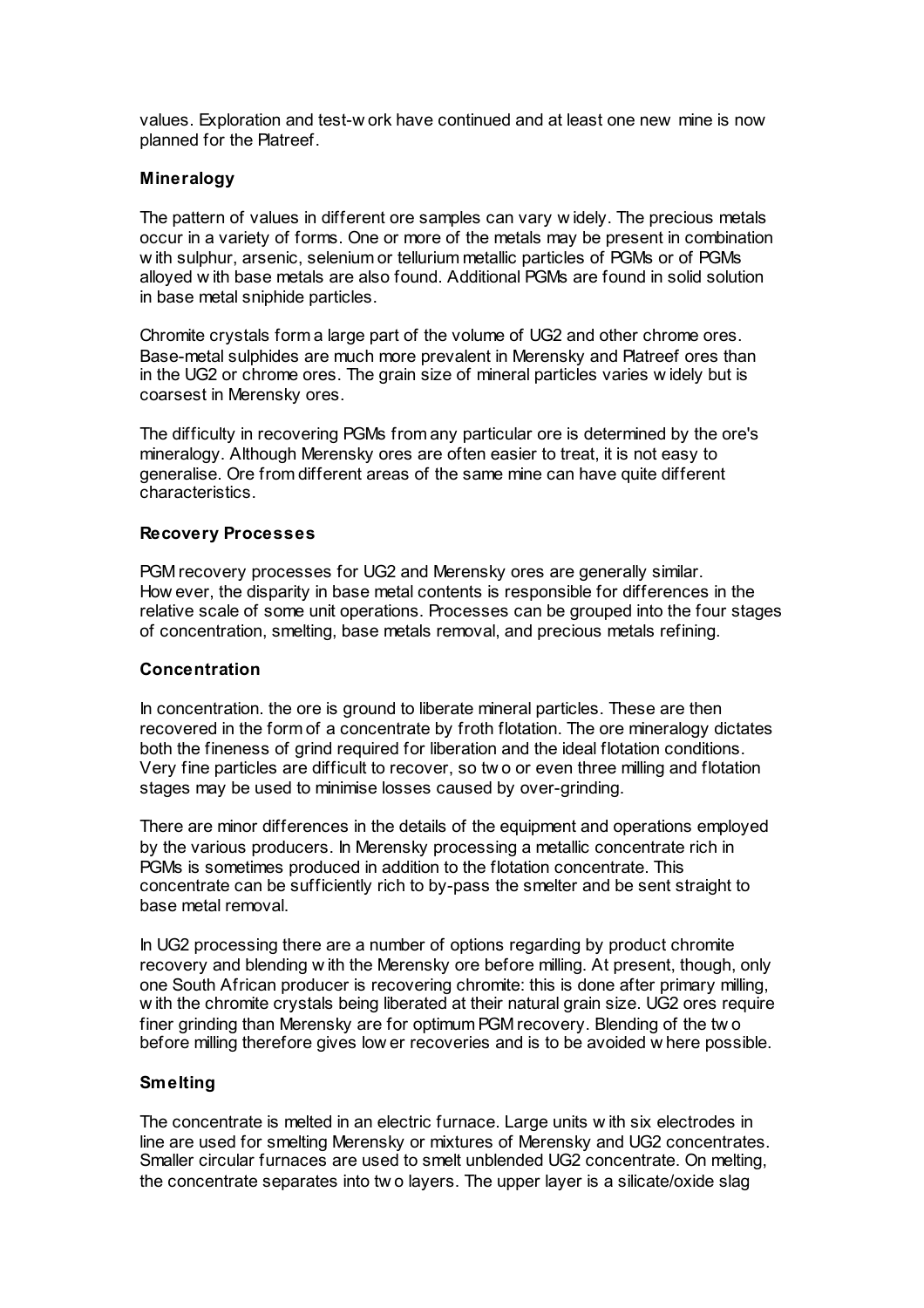w hich is tapped off and then either discarded or returned to concentration. The low er layer is a sulphide motto w hich is sent for converting.

The flotation-concentrate composition must be suitable for smelting. its rock mineral content should produce a fluid slag at the desired temperature. At the same time, it must contain enough sulphides to form a reasonable quantity of matter. To compensate for minor problems w ith chemical composition, various fluxes are added. Typically, the main addition is burnt lime or limestone but other materials such as carbonaceous reductants, sulphides, oxides or silicates are used as necessary.

Higher temperatures are required to melt UG2 concentrates ow ing to higher contents of chromium and magnesium oxides. More turbulent smelting conditions are also preferred to avoid build-up of chrome spinel in the furnace hearth. Crocodile River Mine w as the first operation to be dependent on smelting unblended UG2 concentrates. Other operators have been able to feed their furnaces w ith a blend that includes Merensky concentrate.

The furnace matte is further processed by converting. Excess sulphur and iron are oxidised in a refractory lined vessel. Fluxing agents are added to form an iron-rich slag that is skimmed off and returned to the furnaces. The converter motto is then sent for base-metal removal.

### **Base-metal Removal**

Base metals are removed from the converter matte either by leaching or by a combination of magnetic separation and leaching processes. Problem elements such as selenium, arsenic and tellurium are also removed. The concentrate w hich results is sent for further processing into refined precious metals. Base metals are a valuable by-product of PGM extraction. Their further refining by the various producers is largely dictated by economies of scale.

# **Precious Metals Refining**

Precious metals refining processes have developed considerably in recent years. The older or 'classical' process involved first roasting the PGM concentrate. This made the rhodium, iridium and ruthenium insoluble in aqua regia. The platinum, palladium and gold w ere then dissolved and separated by a series of sequential precipitations, The remaining residue w as then upgraded by pyro-metallurgical and leaching processes before being separated into individual metals. Final purification of all metals w as by repeated dissolution and precipitation.

Improved separation and refining procedures have become available for all of the precious metals. These commonly involve operations such as solvent extraction or ion exchange. They are being introduced either to replace procedures in the classical process or as part of completely new refining processes. Advantages such as improved precious metals recovery, low er refining costs and shorter processing times are being claimed.

### PGMs - The Major Demand Sectors

The extraordinary physical properties of the platinum group make its metals almost indispensable in a w ide range of industrial applications.

### **Autocatalysts**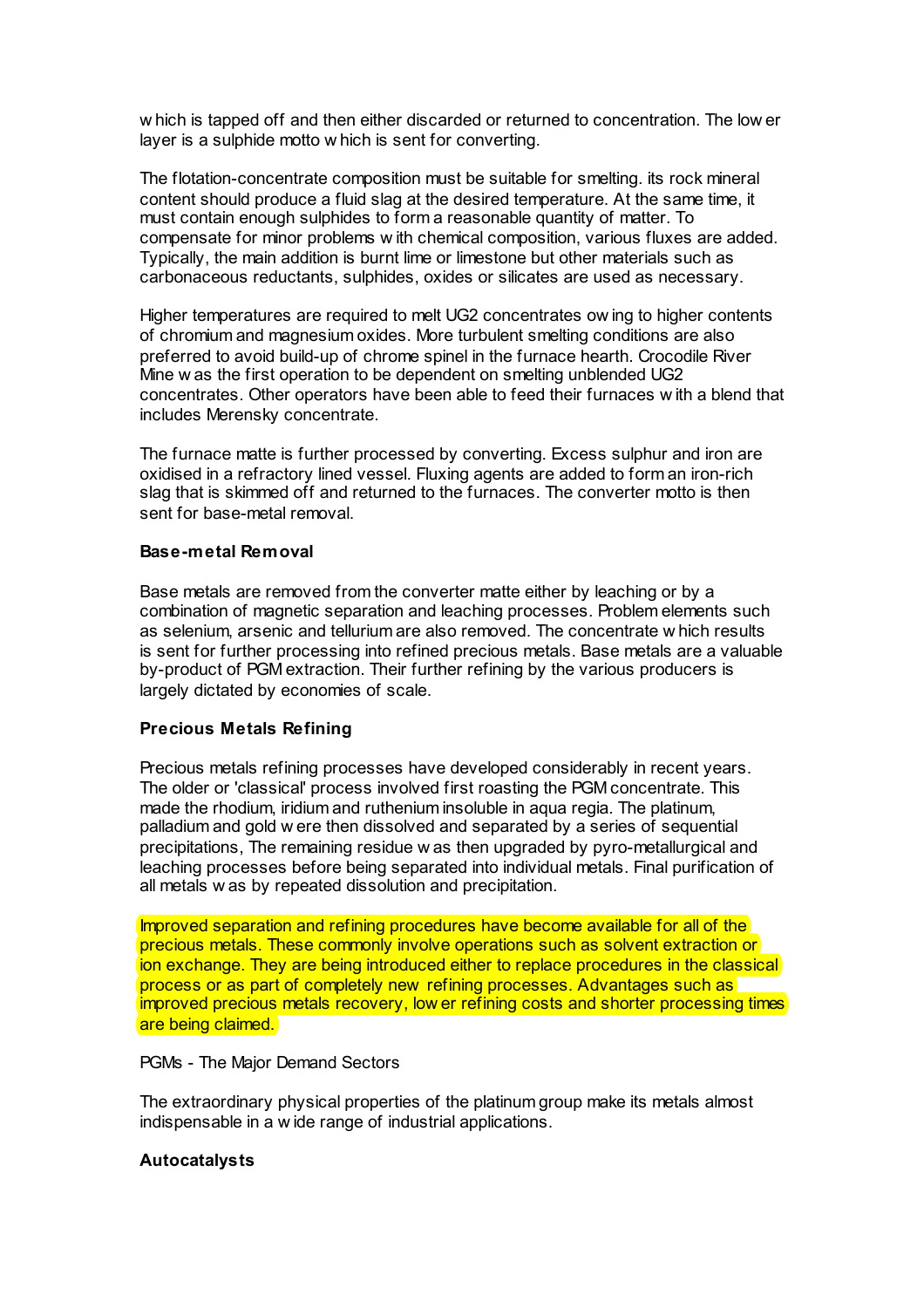Motor vehicle exhaust systems are fitted w ith catalytic converters to reduce the polluting effects of exhaust emissions. The converter's main component is a ceramic honeycomb, the surface of w hich is coated w ith platinum and rhodium, to w hich palladium is sometimes added. The main form of autocatalyst is a three w ay converter, so called because as engine exhausts pass through the converter at around 300°C, these precious metals convert nitrogen oxide, unburnt hydrocarbons and deadly carbon monoxide into harmless nitrogen, w ater and carbon dioxide.

### Autocatalysts, w hich account for more than 40 per cent of total demand for platinum

alone, are the major demand sector for PGMs - and for the next few years this market is unlikely to see any economically viable substitutes for these metals. It is believed that total autocatalyst demand for platinum w as some 1.5 million ounces in 1989. Palladium supplies to the industry in 1989 amounted to 265 000 ounces. In the same year record amounts of rhodium, a rare metal, far more expensive than platinum, w ere used in autocatalyst manufacture: autocatalysts accounted for 79 per cent of total rhodium demand of 330 000 ounces, around 56 per cent being supplied by South Africa.

The major industrialised countries of the w orld - spearheaded by the United States, Japan and, most recently, the European Community member states are enacting legislation to apply increasingly stringent auto emission standards, in spite of developments like lean-burn engine technology (w hich aims at complete petrol combustion), and Ford's claims (subsequently show n to be exaggerated) regarding a new type of platinum-free, palladium oxidation catalyst, for the foreseeable future platinum/palladium/rhodium catalysts are likely to be the overw helming choice of motor manufacturers w orldw ide. Autocatalyst demand, and especially that for the three w ay converters w ith their higher unit loadings of precious metal, continues to be encouraging. As a result of the European Parliament's series of votes in favour of tighter emission controls, 80 per cent of European cars w ere required to carry three w ay catalytic converters by 1993.

#### **Jewellery**

Today, around 38 per cent of the w orld's platinum finds its w ay into jew ellery. Japan, w hich accounts for almost half of total free market demand for the metal, is by far the w orld's largest consumer of platinum for jew ellery fabrication. Japan has traditionally favoured the metal over gold or silver. Elsew here sales of platinum appear to have improved in other countries in the Far East and climbed steadily in the tw o major European markets, Italy and Germany.

#### **Investment**

Platinum has established a recognition for itself as a legitimate, complementary holding to gold and silver, primarily in that country, and also the United States and Western Europe. As grow ing evidence of this Johnson Matthey (UK marketing agents), as w ell as the Chinese, Australian, Canadian and former USSR governments, all launched platinum coins and medallions on to the market, w ith the Canadian Maple Leaf, the Isle of Man Noble and the Australian Koala dominating the legal tender coin investment sector.

### **Industry**

In this sector, demand essentially arises out of the servicing of platinum requirements to make up losses incurred in use and through recycling. Any grow th, therefore, is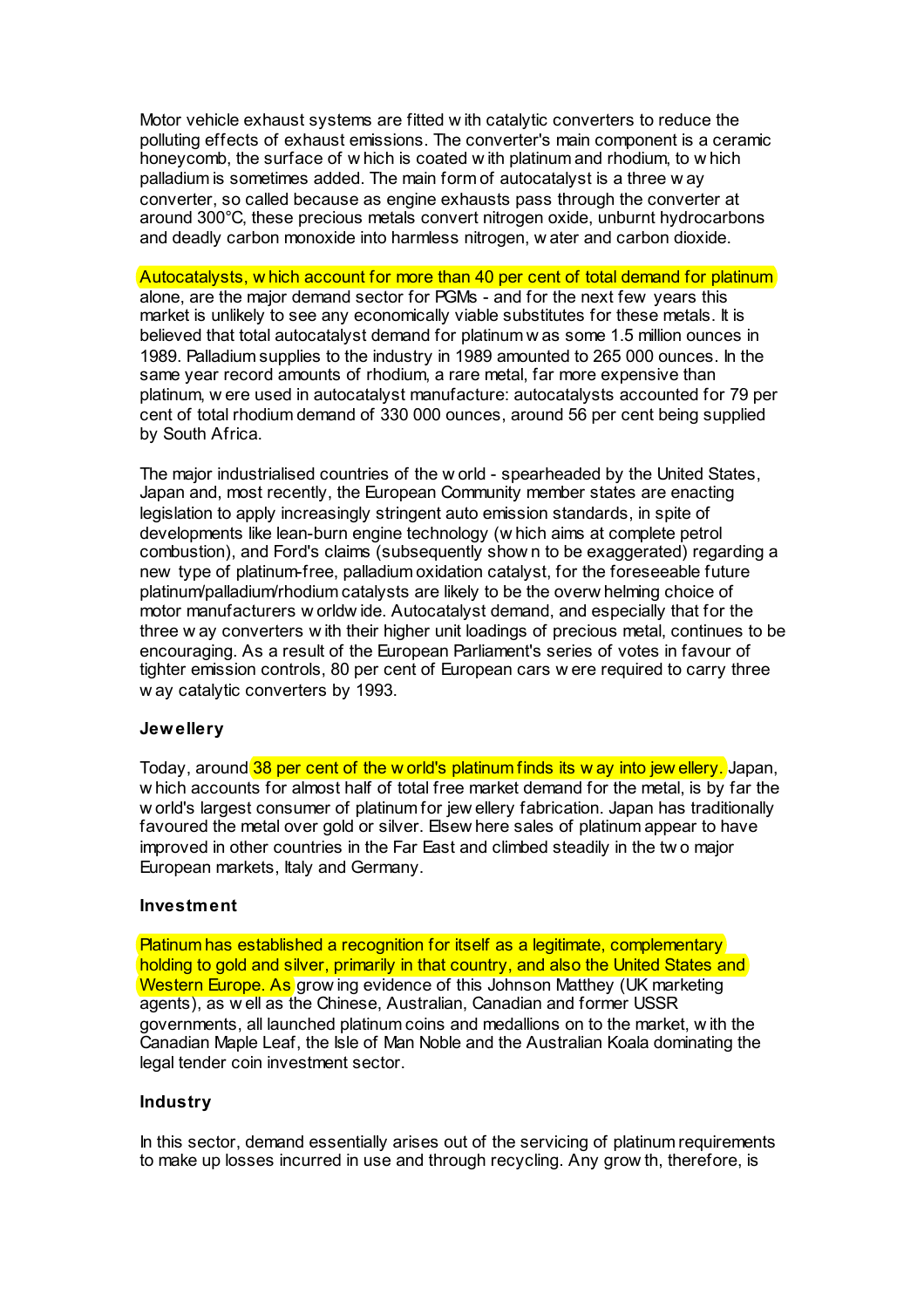largely dependent on the establishment of new capacity, although new applications for PGMs continue to be discovered in a w idening range of industries.

PGMs continue to maintain their long association w ith the electrical and electronics industry, w hich accounts for 50 per cent of annual palladium and ruthenium demands. Although traditional usage of PGMs in electrical contacts has declined, the 'micro-chip' era opened up a w ide range of novel electronic applications. The use of iridium crucibles at very high temperatures for grow ing single crystals of specialised electronics materials is but one example demonstrating that PGMs are proving indispensable in many facets of electronics technology.

In the chemicals industry, the most important area of application for PGMs is in the production of nitric acid, essential for fertilizer and explosives manufacture and a host of other chemical uses. In the electro-chemical sector, ruthenium and iridium are used to coat electrodes for the production of chlorine, w hile iridium is employed in petroleum refining and other catalysts.

Platinum is essential to the petro-chemical industry. It is used as a reforming catalyst in the production of higher-octane fuels and the more complete exploitation of the various fractions of crude oil World demand for oil is recovering. w hich is resulting in more platinum and other PGMs such as iridium being needed to top up considerable stocks of reforming and isomerisation catalysts, w hile upgrading of refining capacity and construction of new isomerisation capacity w ill lead to greater demand. In addition, as the petroleum industry has pruned much excess capacity, the resultant sale back to the market of platinum recycled from spent catalyst has slow ed dow n.

PGMs are used in the glass industry in tw o principal fields - glass fibre, and other optical and high-performance glass. in glass-fibre product/on, the fibres formed as molten glass are extruded through fine bushings. These are invariably made of rhodium/platinum alloys [n the case of optical and high-performance glass used in camera and instrumentation manufacturing, video equipment and television, there is still no substitute for platinum. Other areas of grow th for platinum include catalysts for air pollution control, w ater purification and electrodes for cathodic protection against erosion.

Finally, motor manufacturers are introducing platinum-tipped spark plugs that offer longer life and improved combustion and fuel efficiency.

### **Medicine**

Palladium is rapidly supplanting gold in dentistry. Platinum is used in the treatment of certain types of cancer. In the future PGMs may play a role in fighting viral. bacterial and parasitic infections: they may also come to be used as diagnostic tools.

### **Fuel Cells**

The clean and efficient fuel cell of the future, in w hich platinum catalysts are used to convert the chemical energy of a fuel into electrical energy, has for some time been seen as the next new major demand sector in the industrial area. Two problems plague further moves to achieve w ide commercialisation of fuel-cell systems w hich utilise a platinum catalyst. Firstly, the current high capital cost of the pro-production units makes them uncompetitive: secondly, proof of reliability can only be achieved through demonstration of the generating plants. It is forecast that there w ill be an